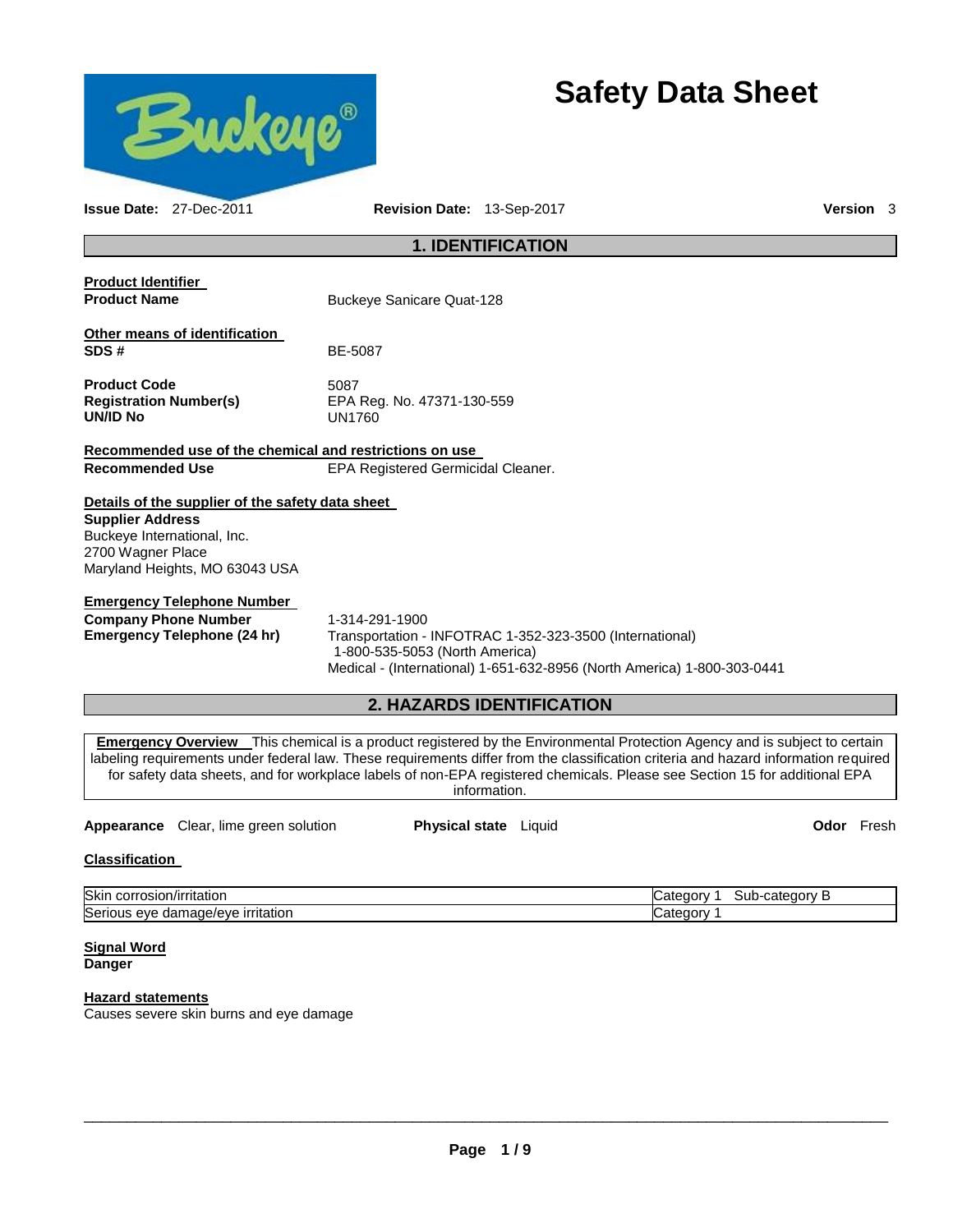

# **Precautionary Statements - Prevention**

Do not breathe dust/fume/gas/mist/vapors/spray Wash face, hands and any exposed skin thoroughly after handling Wear protective gloves/protective clothing/eye protection/face protection

# **Precautionary Statements - Response**

IF IN EYES: Rinse cautiously with water for several minutes. Remove contact lenses, if present and easy to do. Continue rinsing Immediately call a poison center or doctor/physician IF ON SKIN (or hair): Remove/Take off immediately all contaminated clothing. Rinse skin with water/shower Wash contaminated clothing before reuse IF INHALED: Remove victim to fresh air and keep at rest in a position comfortable for breathing IF SWALLOWED: Rinse mouth. Do NOT induce vomiting

# **Precautionary Statements - Storage**

Store locked up

# **Precautionary Statements - Disposal**

Dispose of contents/container to an approved waste disposal plant

## **Other hazards**

Harmful to aquatic life with long lasting effects

# **3. COMPOSITION/INFORMATION ON INGREDIENTS**

| <b>Chemical Name</b>                             | CAS No.    | Weight-%    |
|--------------------------------------------------|------------|-------------|
| Didecyldimethylammonium chloride                 | 7173-51-5  | $4.5 - 5.5$ |
| N.N-DIMETHYLOCTYLAMINE-N-OXIDE                   | 2605-78-9  | 1-2         |
| Ethyl Alcohol                                    | 64-17-5    | 1-5         |
| Alkyl dimethyl benzyl ammonium chloride (C12-16) | 68424-85-1 | 3-4         |

\*\*If Chemical Name/CAS No is "proprietary" and/or Weight-% is listed as a range, the specific chemical identity and/or percentage of composition has been withheld as a trade secret.\*\*

# **4. FIRST AID MEASURES**

| <b>First Aid Measures</b> |                                                                                                                                                               |
|---------------------------|---------------------------------------------------------------------------------------------------------------------------------------------------------------|
| <b>General Advice</b>     | Call a poison center or doctor immediately for treatment advice.                                                                                              |
| <b>Eye Contact</b>        | Rinse immediately with plenty of water, also under the eyelids, for at least 15 minutes. Seek<br>immediate medical attention/advice.                          |
| <b>Skin Contact</b>       | Wash off immediately with plenty of water for at least 15 minutes. Take off contaminated<br>clothing. Wash contaminated clothing before reuse.                |
| Inhalation                | Remove to fresh air. If not breathing, give artificial respiration.                                                                                           |
| Ingestion                 | Have person sip a glass of water if able to swallow. Do not induce vomiting without medical<br>advice. Never give anything by mouth to an unconscious person. |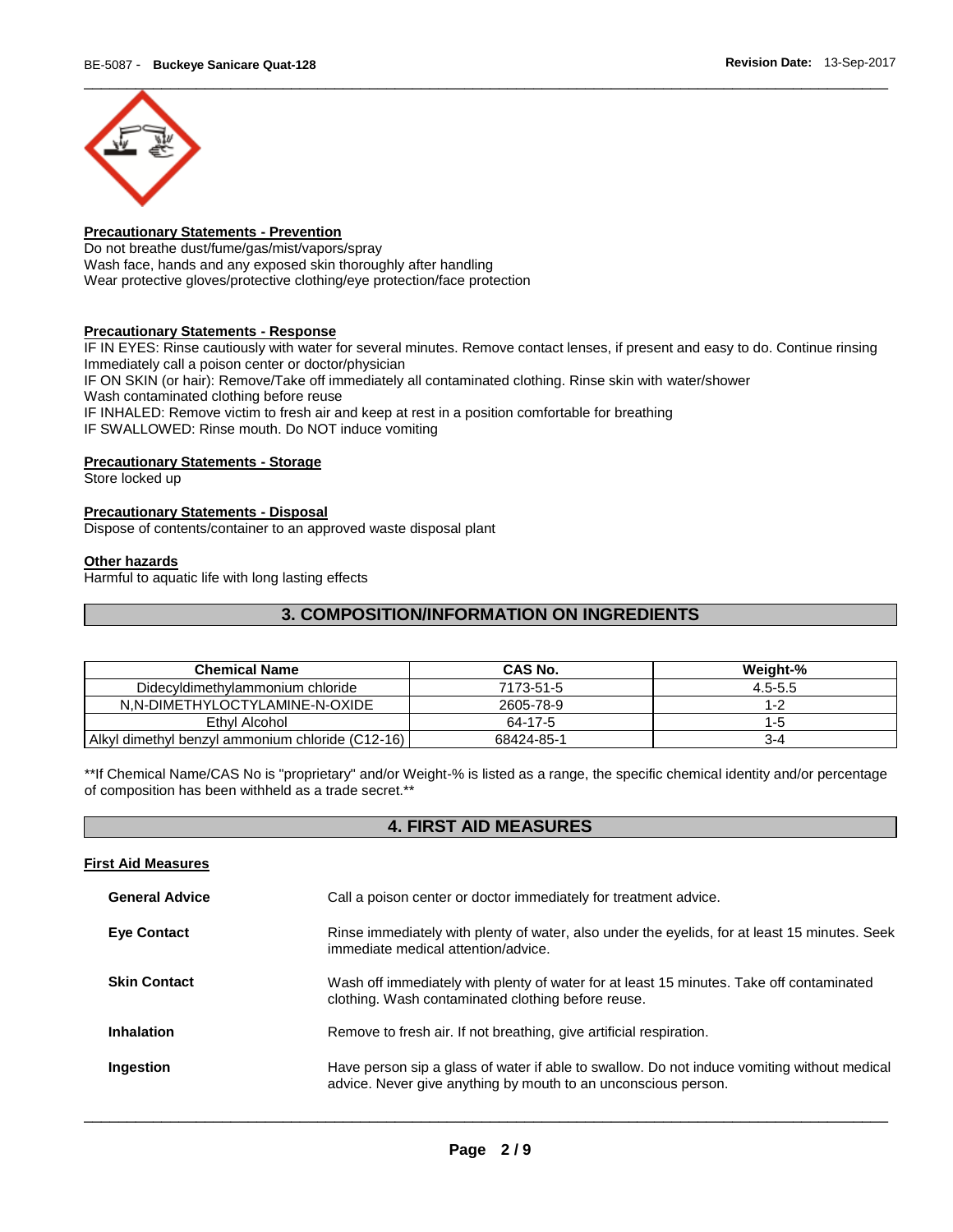#### **Most important symptoms and effects**

**Symptoms Contact may cause irritation and redness. Direct eye contact may cause stinging, tearing** and redness. May cause redness, pain, and severe skin burns. May cause irritation to the mucous membranes and upper respiratory tract. Ingestion may cause nausea and headache.

\_\_\_\_\_\_\_\_\_\_\_\_\_\_\_\_\_\_\_\_\_\_\_\_\_\_\_\_\_\_\_\_\_\_\_\_\_\_\_\_\_\_\_\_\_\_\_\_\_\_\_\_\_\_\_\_\_\_\_\_\_\_\_\_\_\_\_\_\_\_\_\_\_\_\_\_\_\_\_\_\_\_\_\_\_\_\_\_\_\_\_\_\_

# **Indication of any immediate medical attention and special treatment needed**

**Notes to Physician** Treat symptomatically. If the product is ingested, probable mucosal damage may contraindicate the use of gastric lavage. Measures against circulatory shock, respiratory depression, and convulsions may be needed.

# **5. FIRE-FIGHTING MEASURES**

# **Suitable Extinguishing Media**

Water spray (fog). Dry powder. Foam.

# **Unsuitable Extinguishing Media** Not determined.

#### **Specific Hazards Arising from the Chemical**

Toxic fumes may be given off when material is exposed to fire.

**Hazardous Combustion Products** Carbon oxides. Nitrogen oxides (NOx). Hydrogen chloride.

#### **Protective equipment and precautions for firefighters**

As in any fire, wear self-contained breathing apparatus pressure-demand, MSHA/NIOSH (approved or equivalent) and full protective gear.

# **6. ACCIDENTAL RELEASE MEASURES**

# **Personal precautions, protective equipment and emergency procedures**

**Personal Precautions** Use personal protective equipment as required.

#### **Environmental precautions**

**Environmental precautions** Collect spillage.

#### **Methods and material for containment and cleaning up**

**Methods for Containment** Prevent further leakage or spillage if safe to do so.

**Methods for Clean-Up** Pick up with mop, wet/dry vac, or absorbent material. Rinse area with clear water and allow floor to dry before allowing traffic.

# **7. HANDLING AND STORAGE**

#### **Precautions for safe handling**

**Advice on Safe Handling** Keep out of the reach of children. Use personal protection recommended in Section 8. Do not breathe dust/fume/gas/mist/vapors/spray. Avoid release to the environment.

#### **Conditions for safe storage, including any incompatibilities**

**Storage Conditions** Keep containers tightly closed in a dry, cool and well-ventilated place. Store at room temperature. Keep container closed when not in use. Do not contaminate water, food, or feed by storage or disposal.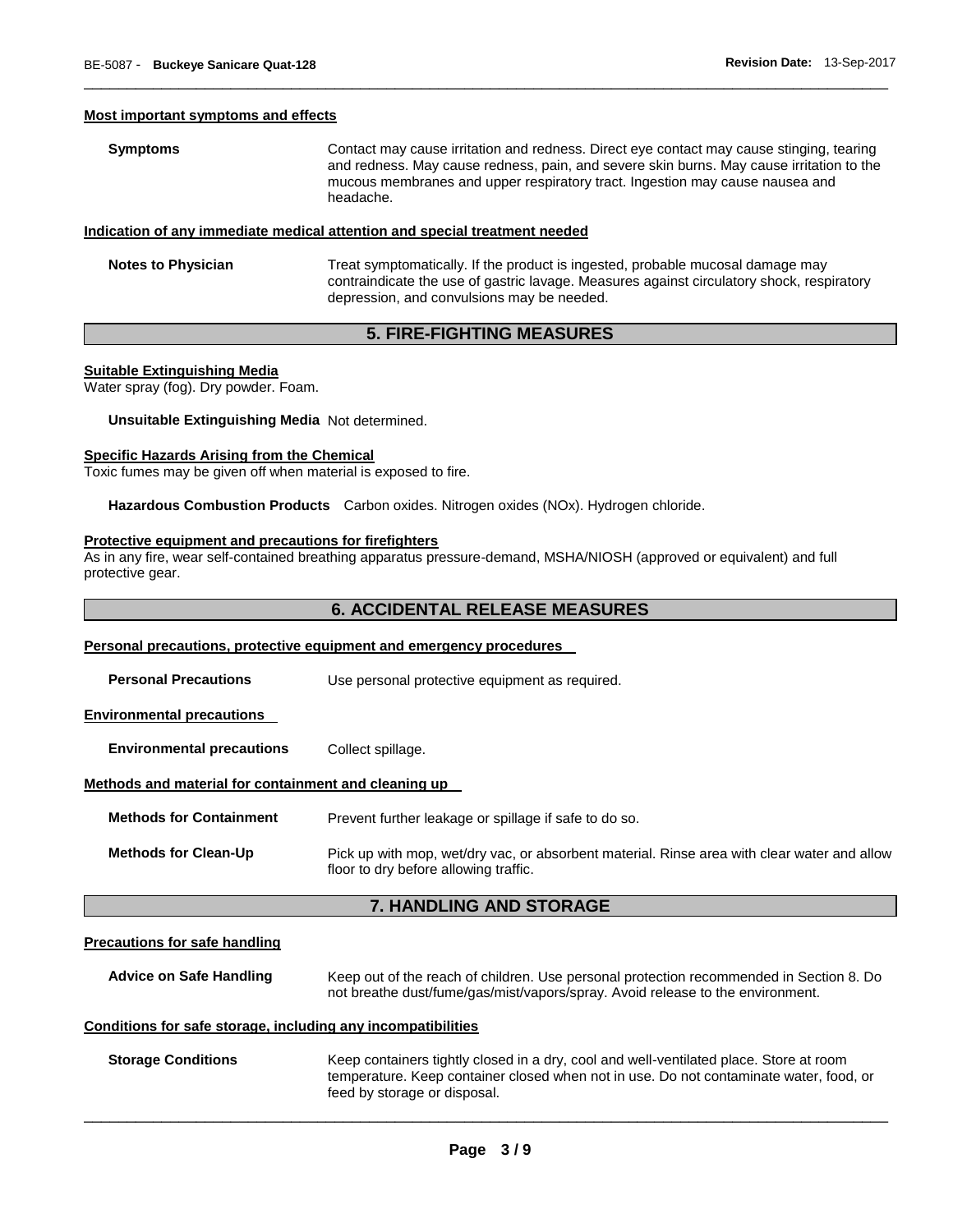**Packaging Materials Rinse container before discarding.** 

**Incompatible Materials** Chlorine bleach. Anionic detergents. Strong oxidizing agents. Strong reducing agents.

# **8. EXPOSURE CONTROLS/PERSONAL PROTECTION**

\_\_\_\_\_\_\_\_\_\_\_\_\_\_\_\_\_\_\_\_\_\_\_\_\_\_\_\_\_\_\_\_\_\_\_\_\_\_\_\_\_\_\_\_\_\_\_\_\_\_\_\_\_\_\_\_\_\_\_\_\_\_\_\_\_\_\_\_\_\_\_\_\_\_\_\_\_\_\_\_\_\_\_\_\_\_\_\_\_\_\_\_\_

# **Exposure Guidelines**

| Chemical Name | <b>ACGIH TLV</b> | <b>OSHA PEL</b>                      | <b>NIOSH IDLH</b>  |
|---------------|------------------|--------------------------------------|--------------------|
| Ethyl Alcohol | STEL: 1000 ppm   | TWA: 1000 ppm                        | IDLH: 3300 ppm     |
| 64-17-5       |                  | TWA: $1900 \text{ mg/m}^3$           | TWA: 1000 ppm      |
|               |                  | (vacated) TWA: 1000 ppm              | TWA: 1900 mg/m $3$ |
|               |                  | (vacated) TWA: $1900 \text{ mg/m}^3$ |                    |

# **Appropriate engineering controls**

**Engineering Controls Apply technical measures to comply with the occupational exposure limits.** 

# **Individual protection measures, such as personal protective equipment**

| <b>Eye/Face Protection</b>      | Splash goggles or safety glasses.                                                        |
|---------------------------------|------------------------------------------------------------------------------------------|
| <b>Skin and Body Protection</b> | Rubber gloves. Normal work clothing (long sleeved shirts and long pants) is recommended. |
| <b>Respiratory Protection</b>   | Refer to 29 CFR 1910.134 for respiratory protection requirements.                        |

**General Hygiene Considerations** Handle in accordance with good industrial hygiene and safety practice. Wash hands thoroughly after handling. Wash contaminated clothing before reuse.

# **9. PHYSICAL AND CHEMICAL PROPERTIES**

# **Information on basic physical and chemical properties**

| <b>Physical state</b><br>Appearance<br><b>Color</b> | Liquid<br>Clear, lime green solution<br>Lime green               | Odor<br><b>Odor Threshold</b> | Fresh<br>Not determined |
|-----------------------------------------------------|------------------------------------------------------------------|-------------------------------|-------------------------|
| <b>Property</b><br>рH                               | Values<br>$7.6 \pm 0.2$ (conc)<br>$7.0 \pm 0.2$ (1:128 dilution) | • Method<br>Remarks           |                         |
| <b>Melting Point/Freezing Point</b>                 | Not determined                                                   |                               |                         |
| <b>Boiling Point/Boiling Range</b>                  | 100 °C / 212<br>°F                                               |                               |                         |
| <b>Flash Point</b>                                  | $\sim$ 93.3 °C / $\sim$ 200 °F                                   | Tag Closed Cup                |                         |
| <b>Evaporation Rate</b>                             | 1.0                                                              | (Water = 1)                   |                         |
| <b>Flammability (Solid, Gas)</b>                    | n/a-liquid                                                       |                               |                         |
| <b>Flammability Limits in Air</b>                   |                                                                  |                               |                         |
| <b>Upper Flammability Limits</b>                    | Not applicable                                                   |                               |                         |
| <b>Lower Flammability Limit</b>                     | Not applicable                                                   |                               |                         |
| <b>Vapor Pressure</b>                               | Not determined                                                   |                               |                         |
| <b>Vapor Density</b><br><b>Relative Density</b>     | Not determined<br>1.00                                           |                               |                         |
| <b>Water Solubility</b>                             | Infinite                                                         |                               |                         |
| Solubility in other solvents                        | Not determined                                                   |                               |                         |
| <b>Partition Coefficient</b>                        | Not determined                                                   |                               |                         |
| <b>Auto-ignition Temperature</b>                    | Not determined                                                   |                               |                         |
| <b>Decomposition Temperature</b>                    | Not determined                                                   |                               |                         |
| <b>Kinematic Viscosity</b>                          | Not determined                                                   |                               |                         |
| <b>Dynamic Viscosity</b>                            | Not determined                                                   |                               |                         |
| <b>Explosive Properties</b>                         | Not determined                                                   |                               |                         |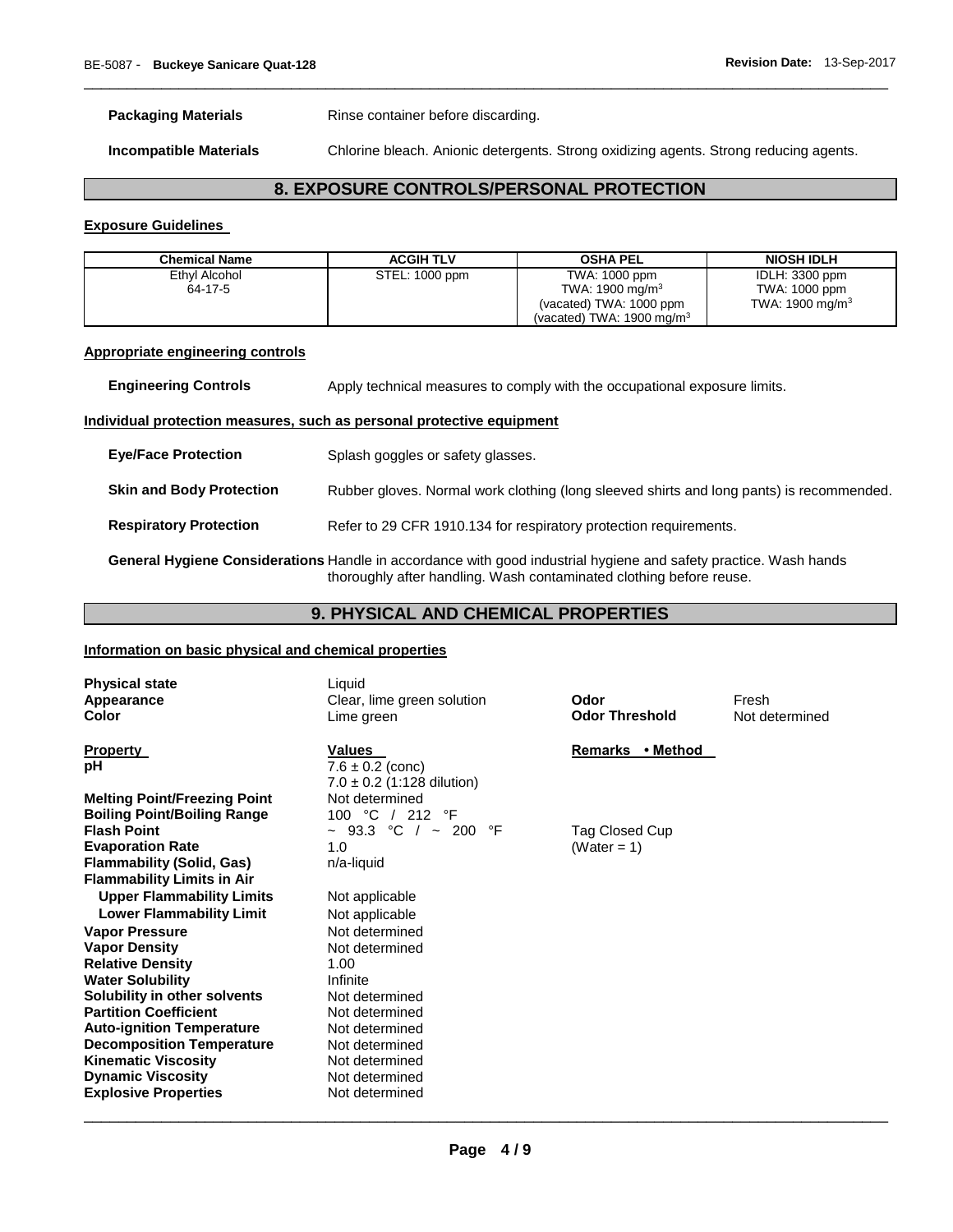# **Oxidizing Properties Not determined**

\_\_\_\_\_\_\_\_\_\_\_\_\_\_\_\_\_\_\_\_\_\_\_\_\_\_\_\_\_\_\_\_\_\_\_\_\_\_\_\_\_\_\_\_\_\_\_\_\_\_\_\_\_\_\_\_\_\_\_\_\_\_\_\_\_\_\_\_\_\_\_\_\_\_\_\_\_\_\_\_\_\_\_\_\_\_\_\_\_\_\_\_\_

# **10. STABILITY AND REACTIVITY**

# **Reactivity**

Not reactive under normal conditions.

# **Chemical Stability**

Stable under recommended storage conditions.

# **Possibility of Hazardous Reactions**

None under normal processing.

**Hazardous Polymerization** Hazardous polymerization does not occur.

# **Conditions to Avoid**

Keep out of reach of children.

# **Incompatible Materials**

Chlorine bleach. Anionic detergents. Strong oxidizing agents. Strong reducing agents.

# **Hazardous Decomposition Products**

Thermal decomposition can lead to release of irritating gases or vapors.

# **11. TOXICOLOGICAL INFORMATION**

# **Information on likely routes of exposure**

| <b>Product Information</b> |                                  |
|----------------------------|----------------------------------|
| <b>Eve Contact</b>         | Causes severe eye damage.        |
| <b>Skin Contact</b>        | Causes severe skin burns.        |
| Inhalation                 | Avoid breathing vapors or mists. |
| Ingestion                  | May be harmful if swallowed.     |

# **Component Information**

| <b>Chemical Name</b>             | Oral LD50               | <b>Dermal LD50</b> | <b>Inhalation LC50</b>   |
|----------------------------------|-------------------------|--------------------|--------------------------|
| Didecyldimethylammonium chloride | $= 84$ mg/kg (Rat)      |                    |                          |
| 7173-51-5                        |                         |                    |                          |
| Ethyl Alcohol                    | (Rat)<br>$= 7060$ mg/kg |                    | $= 124.7$ mg/L (Rat) 4 h |
| 64-17-5                          |                         |                    |                          |
| Alkyl dimethyl benzyl ammonium   | Rat)<br>= 426 mg/kg     |                    |                          |
| chloride (C12-16)                |                         |                    |                          |
| 68424-85-1                       |                         |                    |                          |

# **Information on physical, chemical and toxicological effects**

**Symptoms** Please see section 4 of this SDS for symptoms.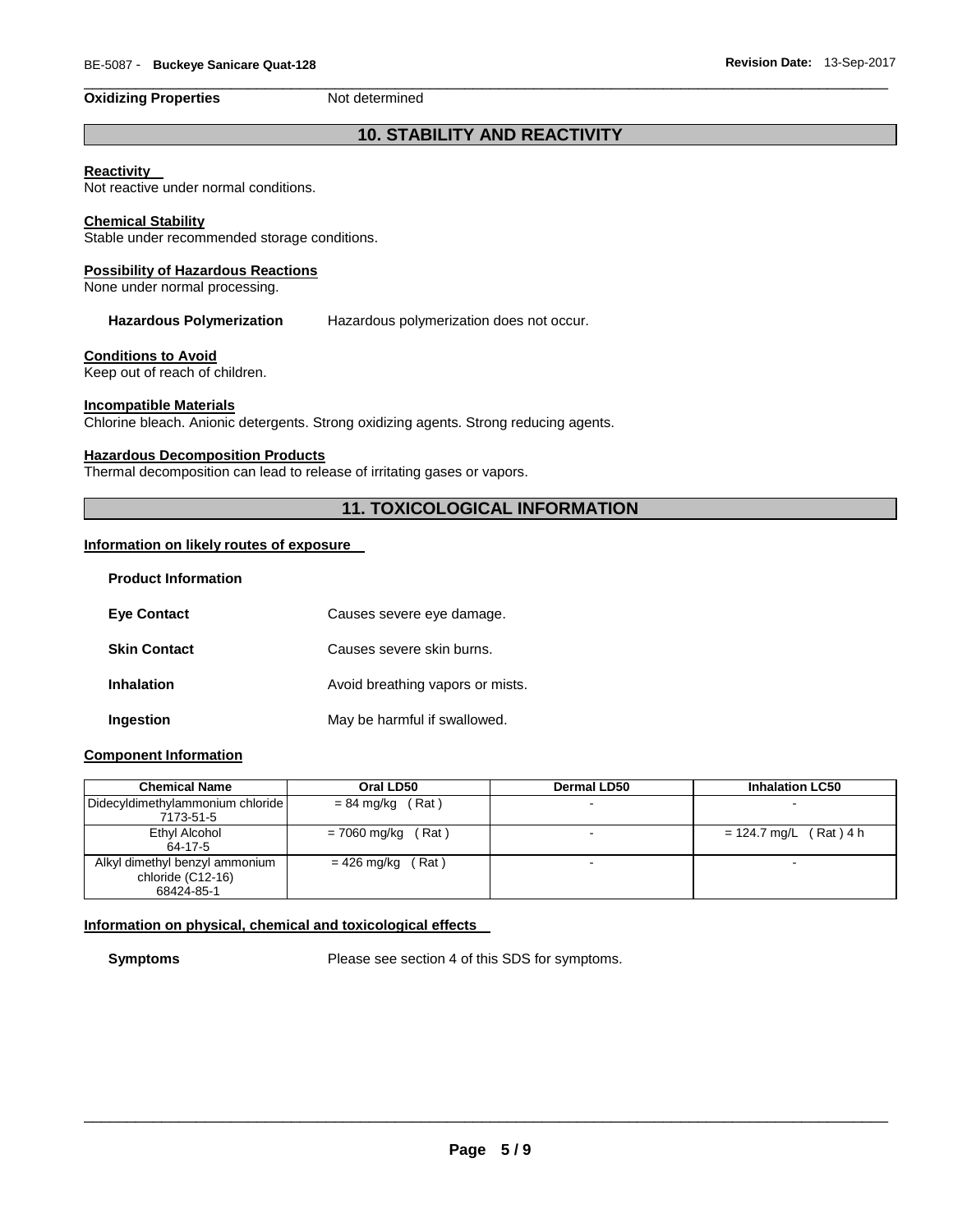# **Delayed and immediate effects as well as chronic effects from short and long-term exposure**

**Carcinogenicity** Ethanol has been shown to be carcinogenic in long-term studies only when consumed as an alcoholic beverage.

| <b>Chemical Name</b>  | <b>ACGIH</b> | <b>IARC</b> | ----<br>N | OSHA |
|-----------------------|--------------|-------------|-----------|------|
| Ethyl<br>Alcohol<br>. | יר           | Group       | Known     |      |
| 64-17-5<br>$\sim$     |              |             |           |      |

\_\_\_\_\_\_\_\_\_\_\_\_\_\_\_\_\_\_\_\_\_\_\_\_\_\_\_\_\_\_\_\_\_\_\_\_\_\_\_\_\_\_\_\_\_\_\_\_\_\_\_\_\_\_\_\_\_\_\_\_\_\_\_\_\_\_\_\_\_\_\_\_\_\_\_\_\_\_\_\_\_\_\_\_\_\_\_\_\_\_\_\_\_

**Legend** 

*ACGIH (American Conference of Governmental Industrial Hygienists)*

*A3 - Animal Carcinogen IARC (International Agency for Research on Cancer)*

*Group 1 - Carcinogenic to Humans* 

*NTP (National Toxicology Program)*

*Known - Known Carcinogen* 

*OSHA (Occupational Safety and Health Administration of the US Department of Labor)*

*X - Present* 

# **Numerical measures of toxicity**

Not determined

# **12. ECOLOGICAL INFORMATION**

#### **Ecotoxicity**

Harmful to aquatic life with long lasting effects.

| <b>Chemical Name</b> | Algae/aguatic plants | Fish                             | <b>Crustacea</b>                |
|----------------------|----------------------|----------------------------------|---------------------------------|
| Ethyl Alcohol        |                      | 12.0 - 16.0: 96 h Oncorhynchus   | 10800: 24 h Daphnia magna mg/L  |
| 64-17-5              |                      | mykiss mL/L LC50 static 13400 -  | EC50 2: 48 h Daphnia magna mg/L |
|                      |                      | 15100: 96 h Pimephales promelas  | EC50 Static 9268 - 14221: 48 h  |
|                      |                      | mg/L LC50 flow-through 100: 96 h | Daphnia magna mg/L LC50         |
|                      |                      | Pimephales promelas mg/L LC50    |                                 |
|                      |                      | static                           |                                 |

# **Persistence/Degradability**

Not determined.

#### **Bioaccumulation**

Not determined.

#### **Mobility**

| <b>Chemical Name</b>                   | .<br>Coefficient<br>tition |
|----------------------------------------|----------------------------|
| <b>Ethyl Alcohol</b>                   | $\sim$ 0.0<br>-∪.ა∠        |
| 64-17-5<br>$\sim$ $\sim$ $\sim$ $\sim$ |                            |

### **Other Adverse Effects**

Not determined

# **13. DISPOSAL CONSIDERATIONS**

# **Waste Treatment Methods**

| <b>Disposal of Wastes</b>     | Disposal should be in accordance with applicable regional, national and local laws and<br>regulations. |
|-------------------------------|--------------------------------------------------------------------------------------------------------|
| <b>Contaminated Packaging</b> | Disposal should be in accordance with applicable regional, national and local laws and<br>regulations. |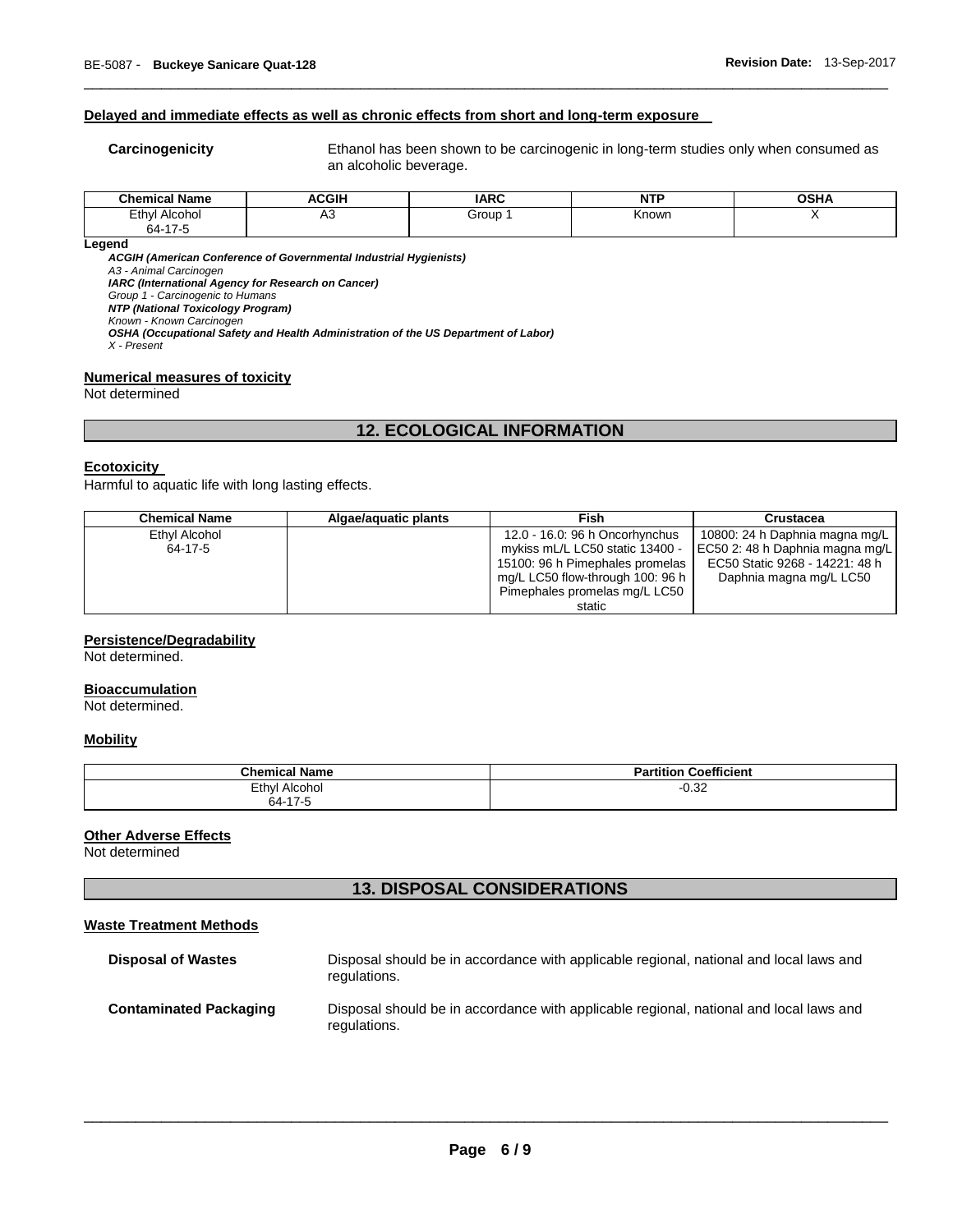# **California Hazardous Waste Status**

| <b>Chemical Name</b><br><b>Ethyl Alcohol</b><br>64-17-5 |                                                                                                                                | <b>California Hazardous Waste Status</b>                                          |  |  |  |
|---------------------------------------------------------|--------------------------------------------------------------------------------------------------------------------------------|-----------------------------------------------------------------------------------|--|--|--|
|                                                         |                                                                                                                                | Toxic                                                                             |  |  |  |
|                                                         |                                                                                                                                | Ignitable                                                                         |  |  |  |
|                                                         |                                                                                                                                |                                                                                   |  |  |  |
|                                                         |                                                                                                                                | <b>14. TRANSPORT INFORMATION</b>                                                  |  |  |  |
| <u>Note</u>                                             | Please see current shipping paper for most up to date shipping information, including<br>exemptions and special circumstances. |                                                                                   |  |  |  |
| <b>DOT</b>                                              |                                                                                                                                |                                                                                   |  |  |  |
| <b>UN/ID No</b>                                         | <b>UN1760</b>                                                                                                                  |                                                                                   |  |  |  |
| <b>Proper Shipping Name</b>                             | Corrosive liquid, n.o.s. (Alkyldimethyl benzyl ammonium chloride, Didecyldimethyl<br>ammonium chloride)                        |                                                                                   |  |  |  |
| <b>Hazard Class</b>                                     | 8                                                                                                                              |                                                                                   |  |  |  |
| <b>Packing Group</b>                                    | Ш                                                                                                                              |                                                                                   |  |  |  |
| <b>IATA</b>                                             |                                                                                                                                |                                                                                   |  |  |  |
| <b>UN/ID No</b>                                         | <b>UN1760</b>                                                                                                                  |                                                                                   |  |  |  |
| <b>Proper Shipping Name</b>                             | Corrosive liquid, n.o.s. (Alkyldimethyl benzyl ammonium chloride, Didecyldimethyl<br>ammonium chloride)                        |                                                                                   |  |  |  |
| <b>Hazard Class</b>                                     | 8                                                                                                                              |                                                                                   |  |  |  |
| <b>Packing Group</b>                                    | $\mathsf{II}$                                                                                                                  |                                                                                   |  |  |  |
| <b>IMDG</b>                                             |                                                                                                                                |                                                                                   |  |  |  |
| <b>UN/ID No</b>                                         | <b>UN1760</b>                                                                                                                  |                                                                                   |  |  |  |
| <b>Proper Shipping Name</b>                             | ammonium chloride)                                                                                                             | Corrosive liquid, n.o.s. (Alkyldimethyl benzyl ammonium chloride, Didecyldimethyl |  |  |  |
| <b>Hazard Class</b>                                     | 8                                                                                                                              |                                                                                   |  |  |  |
| <b>Packing Group</b>                                    |                                                                                                                                |                                                                                   |  |  |  |
| <b>Marine Pollutant</b>                                 |                                                                                                                                | This material may meet the definition of a marine pollutant                       |  |  |  |

\_\_\_\_\_\_\_\_\_\_\_\_\_\_\_\_\_\_\_\_\_\_\_\_\_\_\_\_\_\_\_\_\_\_\_\_\_\_\_\_\_\_\_\_\_\_\_\_\_\_\_\_\_\_\_\_\_\_\_\_\_\_\_\_\_\_\_\_\_\_\_\_\_\_\_\_\_\_\_\_\_\_\_\_\_\_\_\_\_\_\_\_\_

# **15. REGULATORY INFORMATION**

# **International Inventories**

| <b>Chemical Name</b>                                | TSCA | <b>DSL/NDSL EINECS/E</b> | <b>LINCS</b> | <b>ENCS</b> | <b>IECSC</b> | <b>KECL</b> | <b>PICCS</b> | <b>AICS</b> |
|-----------------------------------------------------|------|--------------------------|--------------|-------------|--------------|-------------|--------------|-------------|
| Didecyldimethylammonium<br>chloride                 |      |                          |              | Present     |              | Present     |              |             |
| Ethyl Alcohol                                       |      |                          |              | Present     |              | Present     |              |             |
| Alkyl dimethyl benzyl<br>ammonium chloride (C12-16) |      |                          |              | Present     |              | Present     |              |             |

**Legend:** 

*TSCA - United States Toxic Substances Control Act Section 8(b) Inventory* 

*DSL/NDSL - Canadian Domestic Substances List/Non-Domestic Substances List* 

*EINECS/ELINCS - European Inventory of Existing Chemical Substances/European List of Notified Chemical Substances* 

*ENCS - Japan Existing and New Chemical Substances* 

*IECSC - China Inventory of Existing Chemical Substances* 

*KECL - Korean Existing and Evaluated Chemical Substances* 

*PICCS - Philippines Inventory of Chemicals and Chemical Substances* 

*AICS - Australian Inventory of Chemical Substances* 

# **US Federal Regulations**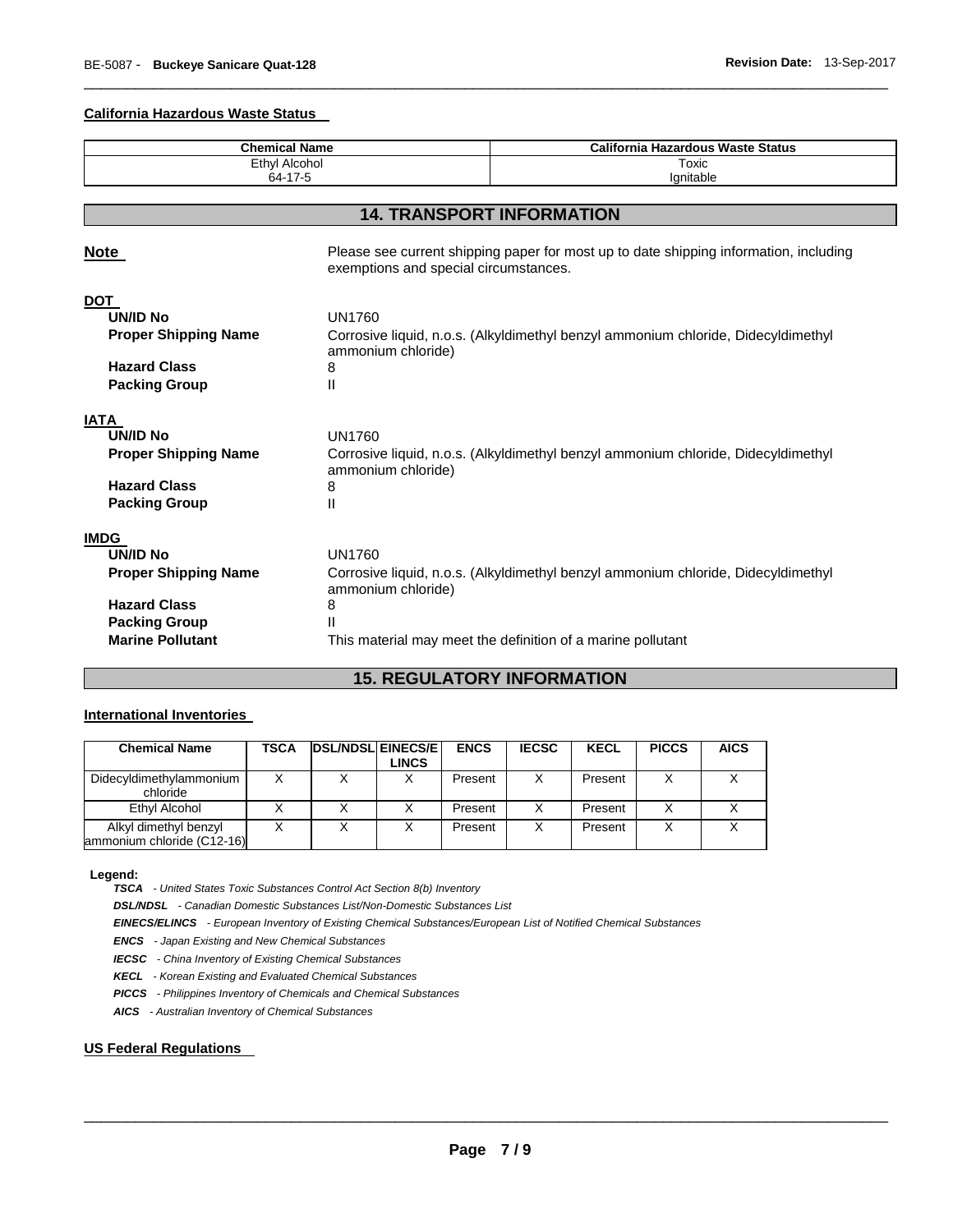# **CERCLA**

This material, as supplied, does not contain any substances regulated as hazardous substances under the Comprehensive Environmental Response Compensation and Liability Act (CERCLA) (40 CFR 302) or the Superfund Amendments and Reauthorization Act (SARA) (40 CFR 355).

\_\_\_\_\_\_\_\_\_\_\_\_\_\_\_\_\_\_\_\_\_\_\_\_\_\_\_\_\_\_\_\_\_\_\_\_\_\_\_\_\_\_\_\_\_\_\_\_\_\_\_\_\_\_\_\_\_\_\_\_\_\_\_\_\_\_\_\_\_\_\_\_\_\_\_\_\_\_\_\_\_\_\_\_\_\_\_\_\_\_\_\_\_

# **SARA 311/312 Hazard Categories**

# **Acute Health Hazard Yes**

**SARA 313**

Not determined

# **CWA (Clean Water Act)**

This product does not contain any substances regulated as pollutants pursuant to the Clean Water Act (40 CFR 122.21 and 40 CFR 122.42)

# **US State Regulations**

# **California Proposition 65**

This product contains the following Proposition 65 chemicals.

| <b>Chemical Name</b>            | <b>California Proposition 65</b> |
|---------------------------------|----------------------------------|
| l - 64-17-5<br>≟th∨l<br>Alcohol | Carcinogen                       |
|                                 | Developmental                    |

# **U.S. State Right-to-Know Regulations**

| .<br>Chemical<br>Name | <b>New Jersey</b> | 11 I C Atti<br>adtiluacua | าnsvlvania |
|-----------------------|-------------------|---------------------------|------------|
| Ethyl<br>Alcohol      |                   |                           |            |
| <b>^</b><br>64-       |                   |                           |            |

# **EPA Pesticide Registration Number** EPA Reg. No. 47371-130-559

#### **EPA Statement**

This chemical is a pesticide product registered by the Environmental Protection Agency and is subject to certain labeling requirements under federal pesticide law. These requirements differ from the classification criteria and hazard information required for safety data sheets, and for workplace labels of non-pesticide chemicals. Following is the hazard information as required on the pesticide label:

# **EPA Pesticide Label**

Signal Word: Danger

Corrosive. Causes irreversible eye damage and skin burns. Harmful if inhaled, swallowed or absorbed through the skin. Do not get in eyes, on skin, or on clothing. Wear protective eyewear (goggles, face shield or safety glasses), protective clothing and protective gloves (rubber or chemical resistant). Avoid breathing vapor or spray mist. Wash thoroughly with soap and water after handling and before eating, drinking, chewing gum, using tobacco or using the toilet. Remove contaminated clothing and wash clothing before reuse.

#### **Difference between SDS and EPA pesticide label**

|                                   | <b>EPA</b>                     | <b>OSHA</b>               |
|-----------------------------------|--------------------------------|---------------------------|
| Signal Word                       | Danger                         | Danger                    |
| Acute Toxicity - Inhalation       | Harmful if inhaled             | N/A                       |
| Skin corrosion/irritation         | Causes skin burns              | Causes severe skin burns  |
| Serious eye damage/eye irritation | Causes irreversible eye damage | Causes serious eye damage |